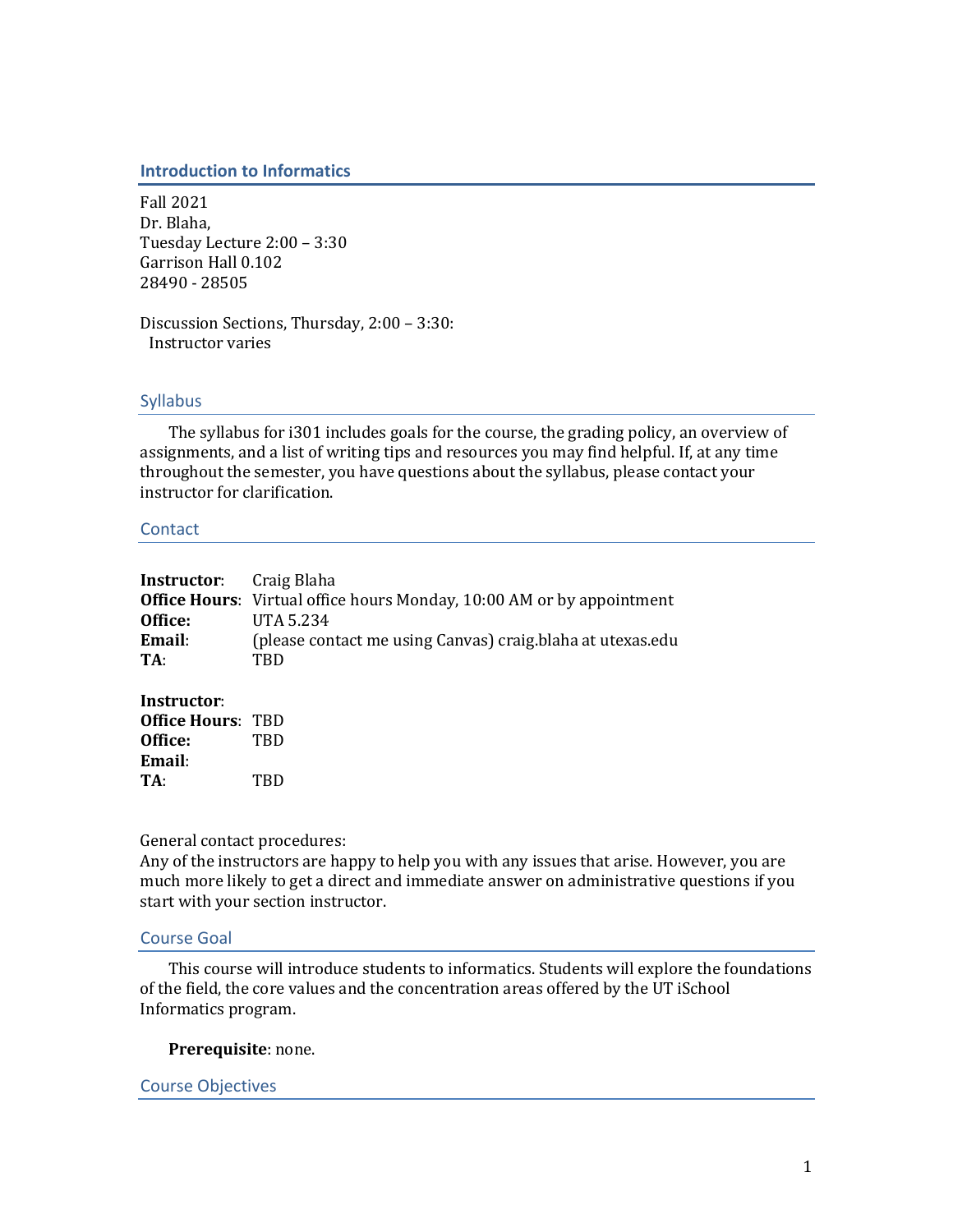Through this course students will:

- Gain familiarity with the foundational theories, concepts, and challenges in Cultural Heritage Informatics, Health Informatics, Human-Centered Data Science, Social Informatics, Social Justice Informatics, and User Experience Design.
- Cultivate an appreciation for the importance of working in diverse and inclusive teams, serving diverse audiences, and working toward social justice and equity.
- Use the iSchool's core values as an ethical framework to analyze current events related to Informatics and formulate independent arguments.
- Understand the perspectives of users and other stakeholders in informatics, including their needs, values, and preferences.
- Develop basic technical proficiency in Informatics related technology.
- Demonstrate written and oral communication and collaboration skills by working effectively as a part of a team while also having individual accountability.

## Course Materials

i301 does not have a textbook or course packet. Instead, all readings will be available through Canvas, UT's Library, or through the World Wide Web.

## Course Format

The semester is divided into four different main topics:

- 1. Introduction
	- a. The first two or three weeks of the semester we will focus on an overview of the field of informatics and its relationship to information studies. We will also explore some of the fundamental ideas related to the concept of information.
- 2. Core Values
	- a. The next four weeks of the semester will focus on the core values of the UT Austin School of Information. We will discuss what these core values are and explore how to use these core values to guide our actions and reactions to real-world scenarios.
- 3. Concentrations
	- a. The six weeks following the core values section will focus on each of the six different concentrations. We will explore the historical and intellectual background, as well as current events related to each concentration. The goal of this section is to help make sure each student understands all of the concentrations well enough to confidently decide which two Concentration introduction courses they will choose.
- 4. Wrap up
	- a. The last few weeks will include final presentations, discussions, and a review of the semester.

The two class meetings each week will normally be divided among a lecture and a discussion section, although this will vary depending on the topics and assignments we are working on. Students are expected to attend each session; Tuesday and Thursday of each week.

As part of a semester-long group project, students will work in a small group to apply their understanding of the core values and one of the concentrations to propose a solution to a realworld problem or dilemma. Groups will choose a relevant current event to use as their problem or dilemma and develop a proposal and oral presentation to address that problem using the four core values as a lens. More details on the final project are available below.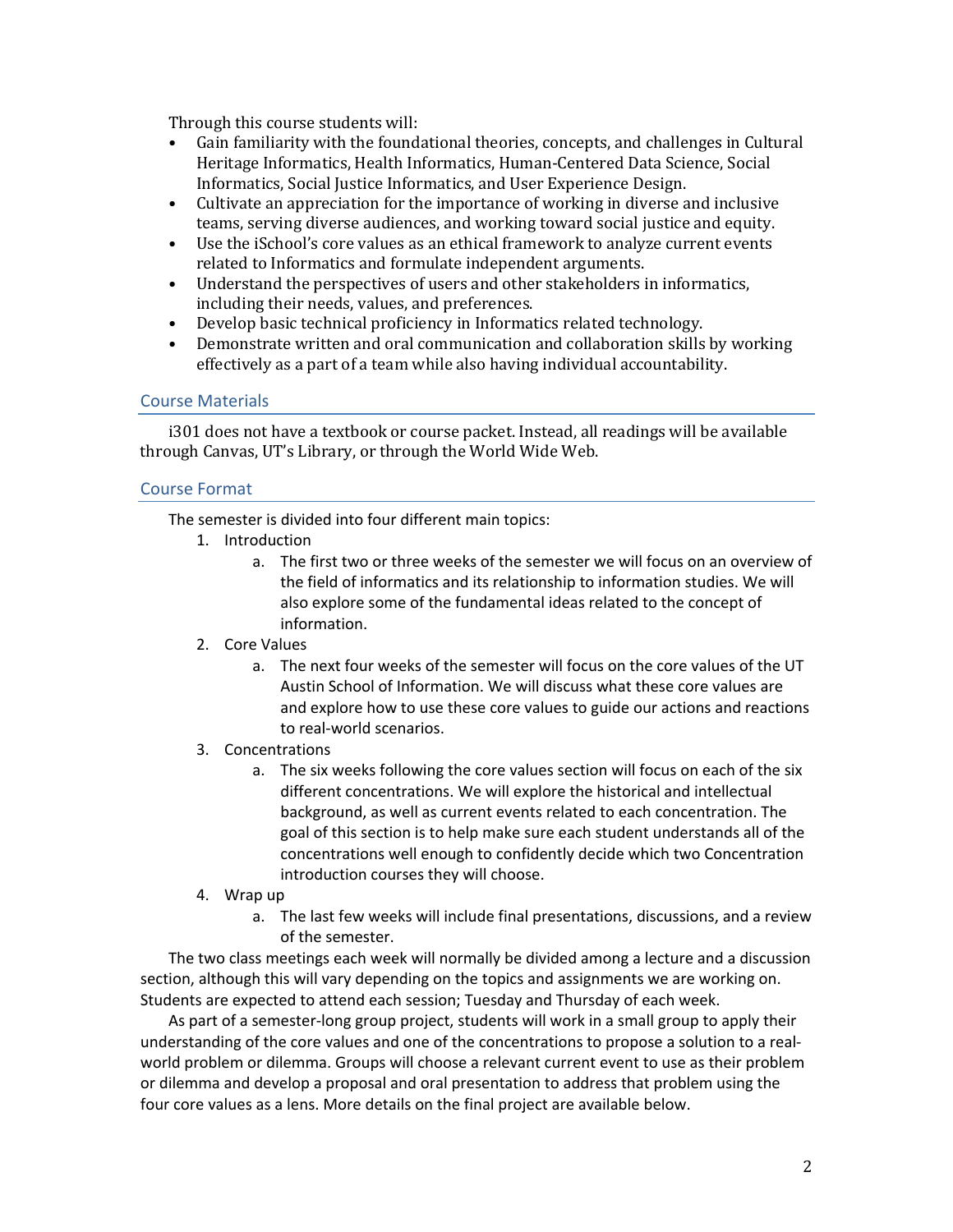## Grading Policy

| A     | $94 - 100$                     |
|-------|--------------------------------|
| $A -$ | $90 - 93$                      |
| $B +$ | $87 - 89$                      |
| B     | $83 - 86$                      |
| $B -$ | $80 - 82$                      |
| $C +$ | 77 - 79                        |
| C     | 73 - 76                        |
| $C -$ | $70 - 72$                      |
| D+    | $67 - 69$                      |
| D     | $63 - 66$                      |
| $D -$ | 60 - 62 (minimum for pass/fail |
|       | students to pass)              |
| F     | Below 60                       |

301 uses the traditional UT Austin undergraduate grading scale:

The different assignments throughout the semester are weighted as described below:

| 1. Attendance/class participation        | 20% |
|------------------------------------------|-----|
| 2. Discussion questions                  | 20% |
| 3. Module quizzes                        | 10% |
| 4. Core values assignment                | 10% |
| 5. Final assignment - individual essay   | 10% |
| 6. Final assignment - peer review        | 10% |
| 7. Final assignment - group essay        | 10% |
| 8. Final assignment - group presentation | 10% |

Each of the Final Assignment projects must be satisfactorily completed in order to pass the class.

Grades for essays, quizzes, participation, and weekly discussions will be posted in Canvas. It usually takes us one week to finish grading each assignment that was submitted by the deadline, with larger assignments graded within two weeks, so you should be able to keep up with your grade on a regular basis. If you have any questions about your grades at any point, definitely let your instructor(s) know!

#### **Late Grading:**

Late assignments will not be accepted unless the instructor approves the late submission ahead of time. If you become ill or experience some kind of emergency, please let the instructor know asap. Once the due date for an assignment has passed, it is more difficult for us to excuse late assignments, but we definitely want to know if something is going on so we can work with you to make sure you succeed in the class!

## **Assignments**

#### Attendance/Participation

Positive, thoughtful, and active participation in the discussion sections and at times during the main lecture, is strongly encouraged. Your lived experience, questions, ideas, and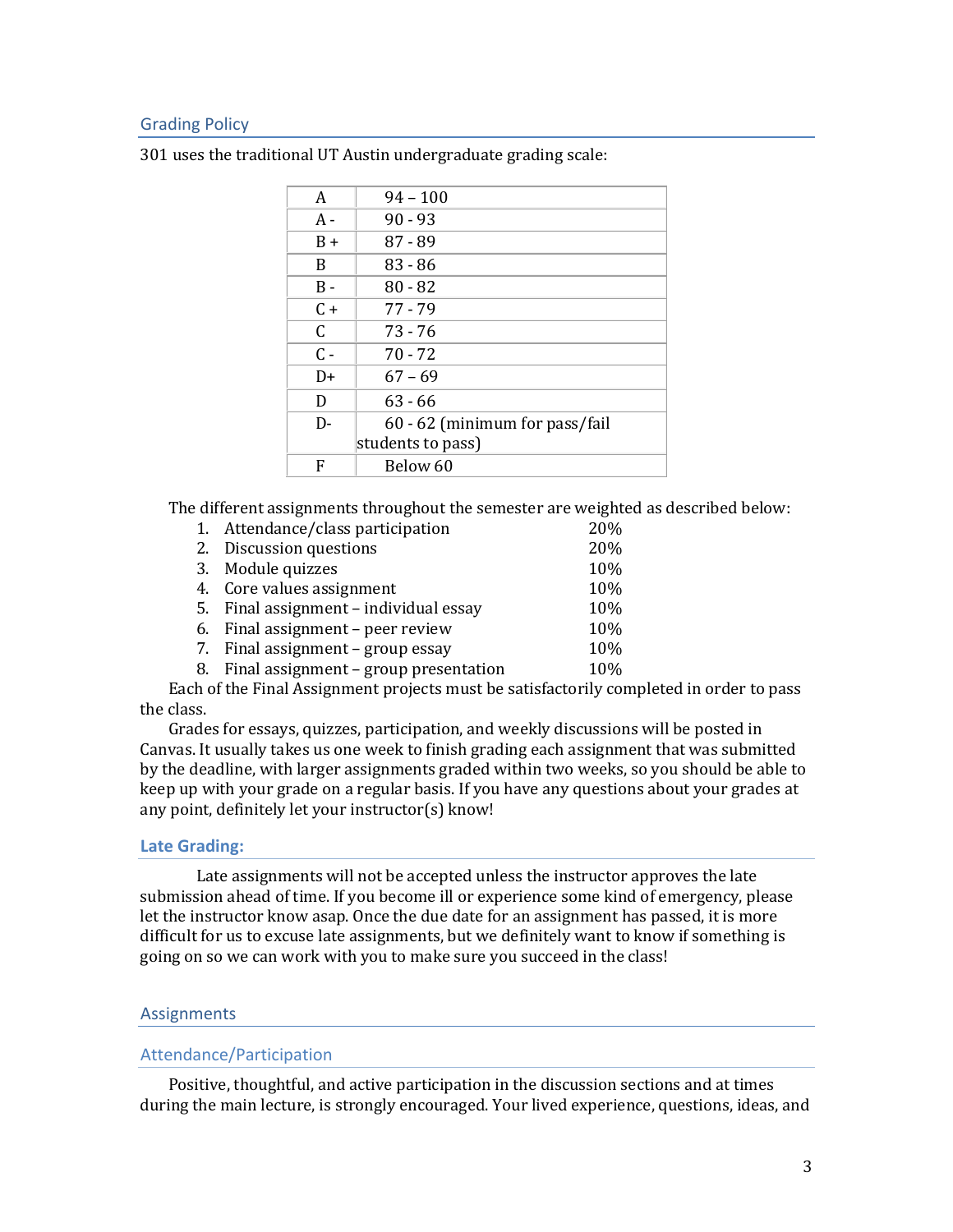even your confusion are valuable contributions to the class and will help make the course more interesting and valuable for everyone!

Attendance and participation go hand in hand; it isn't enough to just be physically (or virtually!) present, we ask that you also show up having read and thought about the materials for the week and how they relate to your own personal experience and the previous topics covered in class.

Ideally you will be able to attend class every week, but we understand that life can get in the way, especially during a pandemic. Each student is allowed two missed classes without consequence; you can miss a lecture and discussion section one week, for example, or two different lectures throughout the semester, without your participation grade being negatively affected. We would really appreciate knowing ahead of time, if possible, that you will not be able to attend class. If it isn't possible to notify us ahead of time, we would love to know afterward just to make sure that you are alright. If you miss more than two classes your participation grade will drop by one grade level for each missed class. For example, if you miss 3 classes, the highest participation grade you will be able to achieve is a B, and that assumes that every day you attend class you are actively engaged and making valuable contributions. 

If you need to miss more than two classes for medical reasons, we will need a doctor's note and you should definitely get in touch with us to talk through how we might limit the impact of missing class on your semester grade.

## Discussion Questions

Each week students will prepare and submit to Canvas a discussion question about the assigned reading for that week. Discussion questions are due in Canvas by the beginning of the Tuesday lecture class at 2:00 PM. Late discussion questions will not be accepted. The discussion question should be focused on one or more of the required readings, at least 75 words long for each reading, and should make it clear that you have both read and thought about the assigned material.

Your instructor will select a few of the discussion questions to guide the discussion of the week's readings in the Thursday discussion section. We will not have time to discuss a submission from each student during each class. Discussion questions are an opportunity for you to bring your own particular point of view and interests to the material we cover in class, and students are encouraged to connect the material to current events and prior learning both in this class and other courses you may have taken. Discussion questions should be conversation starters. It might help for you to look for an idea or assertion in the reading that you found interesting and would like to talk to your peers about in class. Discussion questions are not "answerable", if your question has a correct answer, it probably isn't a good discussion question!

## Module Quizzes

A weekly review quiz covering the lecture materials and readings will be available through Canvas. The quiz will become available after that week's lecture (Tuesday at 3:30) and will be due before the beginning of the next week's lecture (the following Tuesday at 2:00). The quizzes are meant as a review and are open book, but we expect you to take them on your own, without collaborating with others. The top ten (out of twelve total) scores a student receives on these quizzes will be counted toward the student's final grade in the course, the other scores will be dropped.

#### Core Values Assignment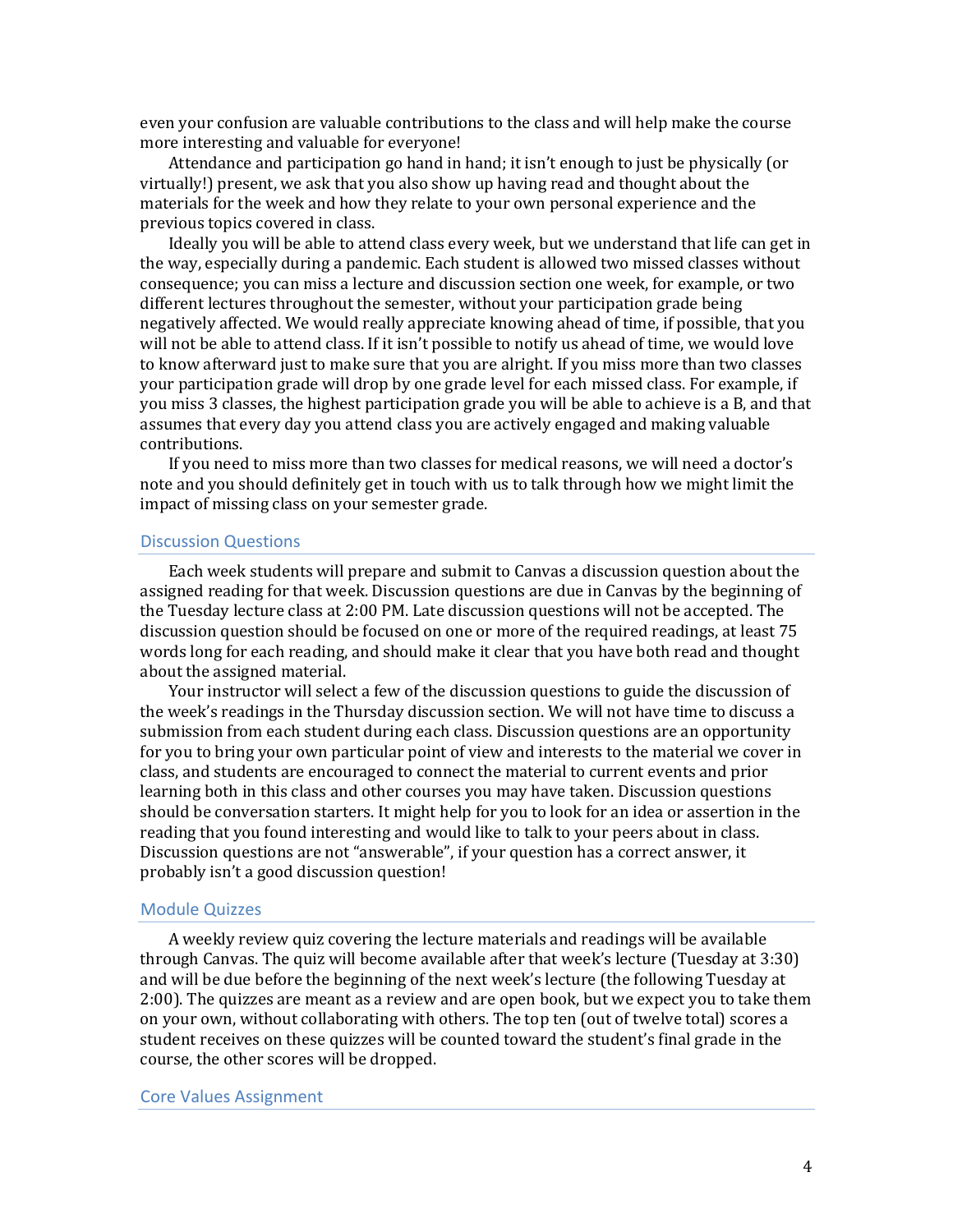During the first half of the semester, students will work in small groups to apply each of the four core values to a dilemma or real-world problem. Students will work together in class to discuss the core value for the week, find and discuss relevant dilemmas, and determine appropriate solutions to propose to those dilemmas. During the final core value discussion section, students will have time to develop a presentation that will convince the leader of an organization related to the dilemma (this may be the CEO or President of the company, for example), to take action that is consistent with all four core values discussed in class. Students will present their pitch during the discussion section. A few outstanding student groups may be asked to present in front of the larger class.

## Final Assignment

The final assignment for the class is designed to build on the skills learned in the core values assignment above, to develop an independent written discussion of the application of one of the core values to a dilemma, and to work as part of a group to develop a larger written assignment and group presentation.

As part of this assignment, students will work together in small groups to analyze an open-ended dilemma in one of the six different concentrations. Students will first rank the six different concentrations based on their level of interest. The instructor will use this ranking to create groups of three to four students who will work to develop four graded deliverables:

- 1. An individual student paper that analyzes the dilemma using one of the four core values as a lens. Each student will choose a different core value and write a paper of between 1,500 and 2,500 words in length analyzing the dilemma using the lens of that core value.
- 2. A peer review of the individual papers written by the other members of your group. This is a great way to make sure you are familiar with the work of your group members and to start to think about how you might combine your work into a single, holistic document.
- 3. A group paper that combines each of the individual papers into one complete and coordinated paper. This group paper should be more than just a copy and paste version of the different individual papers, it should bring together the three to four different points of view into one, coordinated recommendation for action to the CEO or president of the company. This paper should be between 2,000 and 3,000 words long.
- 4. A three-to-five-minute group presentation to the class based on the combined paper that is meant to convince the CEO to take the recommended action.

As the foundation for this exercise, the group will find a moral dilemma, with the guidance of the instructor, that is relevant to their concentration. The group will then use that dilemma as the foundation for the four assignments mentioned earlier.

The schedule for this assignment:

- 1. Week  $6 9/30$ 
	- a. Students rank their choice of Concentration for group membership
- 2. Week  $7 10/7$ 
	- a. Students are notified of group membership
- 3. Week  $8 10/14$ 
	- a. Each group will select a dilemma to use as the foundation for their project
- 4. Week 10 10/28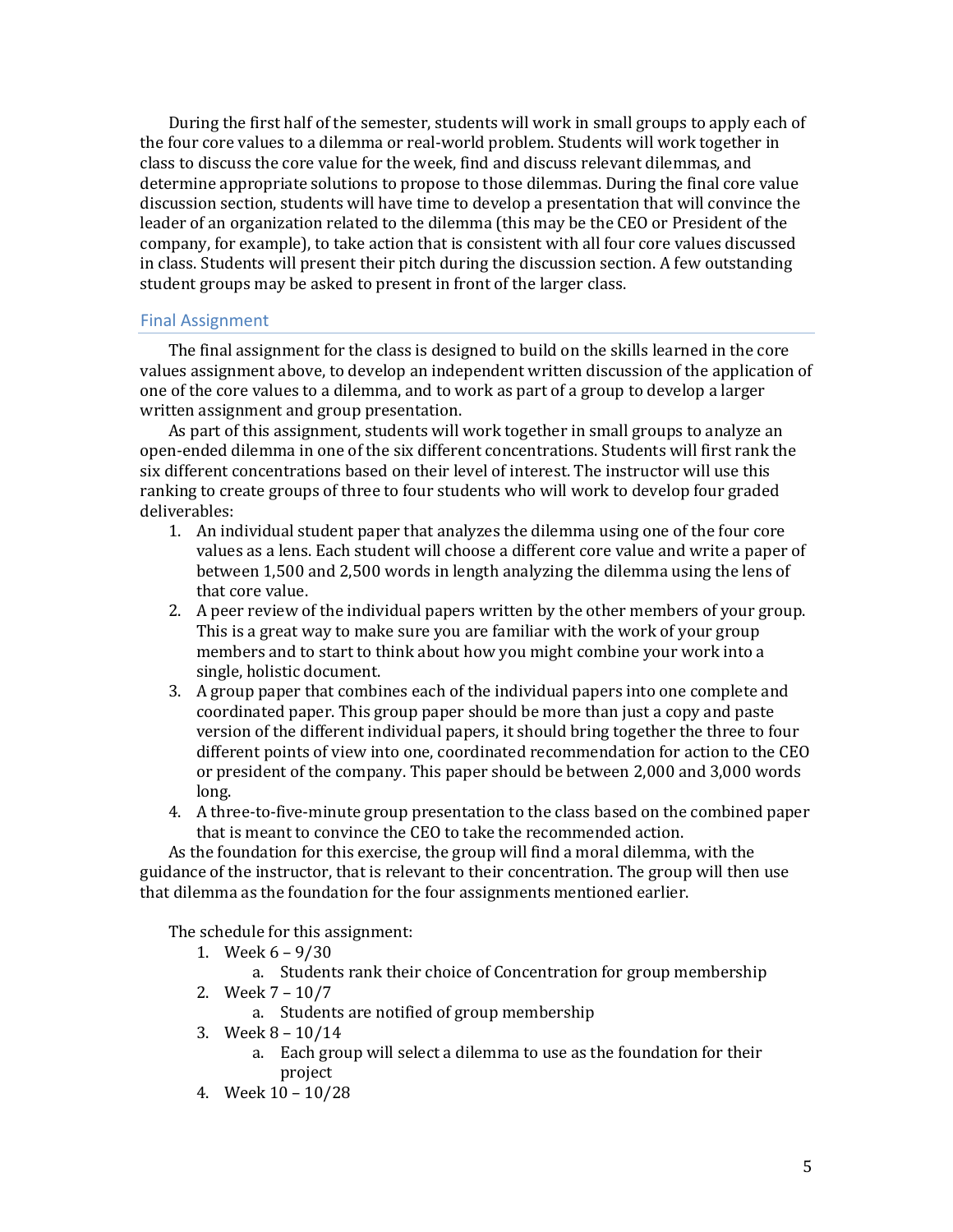- a. Individual essays due. These essays apply **one** of the core values lenses to the dilemma.
- 5. Week 11 11/4
	- a. Peer review due. Students will review the individual essays of the three other members of their group.
- 6. Week 12
	- a. Students receive individual grades and feedback on their individual essay.
- 7. Week 13 11/18
	- a. Students present pitch to the CEO during discussion group
- 8. Week 14 12/2
	- a. Top student groups present pitch to the CEO in front of main lecture
	- b. Students submit final paper that combines each of the individual papers into one synthesized final report.

## **Schedule**

The preliminary schedule for the major assignments for this semester is listed below. Each of these assignments and due dates will be discussed in class during the semester, but this schedule is offered as a guide to help you plan your workload throughout the semester:

- 9/30 Rank Concentrations by end of class
- 10/7 Core Values Pitch to CEO
- 10/14 Submit Dilemma to Canvas
- 10/28 Individual Dilemma Essay
- 11/4 Peer Review
- 11/18 CEO pitch
- 12/2 Final Paper Due

| Introduction |                              |                                                    |             |
|--------------|------------------------------|----------------------------------------------------|-------------|
| Date         | <b>Meeting</b>               | Agenda                                             | Due         |
|              | <b>Week 1 - Introduction</b> |                                                    |             |
| 8/26         | <b>Discussion Section</b>    | Welcome<br><b>Review Syllabus</b><br>Introductions | Nothing due |
|              |                              |                                                    |             |

## *Week 2 – What is Information?*

## **Readings**

- 1. Weaver, W. (1949). The mathematics of communication. Scientific American, 181(1), 11- 15.
- 2. Bawden, David, & Robinson, Lyn. (2009). The dark side of information: Overload, anxiety and other paradoxes and pathologies

## Optional readings:

1. Ackoff, R. L. (1989). From data to wisdom. *Journal of Applied Systems Analysis* 15:3-9.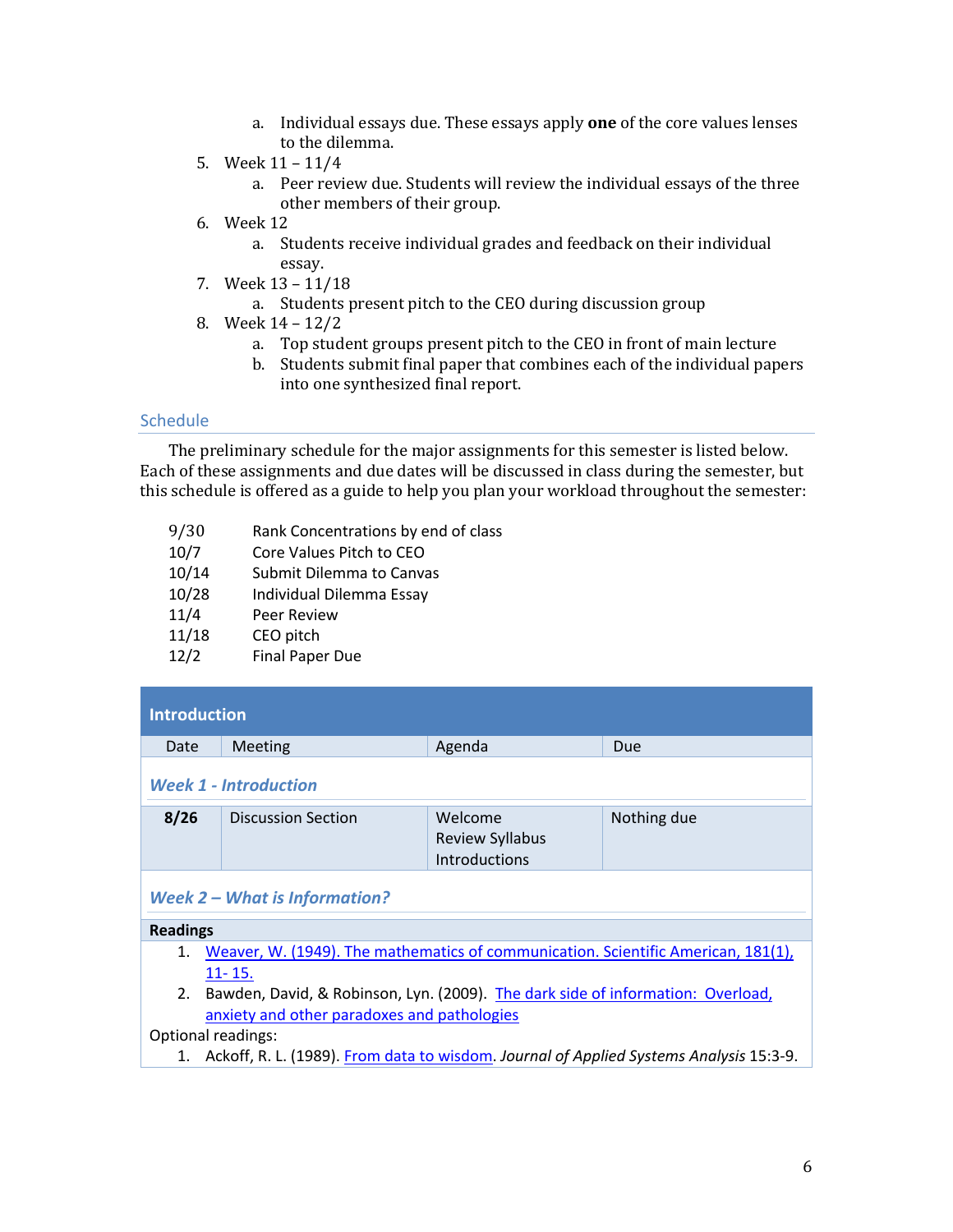- 2. Bellinger, G., Castro, D., & Mills, A. (2004). Data, information, knowledge, and wisdom, viewed 8/22/2018, www.systems-thinking.org/dikw/dikw.htm (Links to an external site.)
- 3. Braganza, A. (2004). Rethinking the data-information-knowledge hierarchy: Towards a case-based model. *International Journal of Information Management. 24*(4), 347 – 356
- 4. Buckland (1991) Information as thing.
- 5. Shannon, C. (1948). A mathematical theory of communication. Bell Systems Technical Journal. Retrieved from: https://ieeexplore.ieee.org/stamp/stamp.jsp?tp=&arnumber=6773024 (Links to an external site.)

|      | <b>CALCHIGH SILE.</b>     |                                 |                                                            |
|------|---------------------------|---------------------------------|------------------------------------------------------------|
| 8/31 | Lecture                   | What is Information             | Readings – complete<br>required readings before<br>lecture |
| 9/2  | <b>Discussion Section</b> | Discuss readings and<br>lecture |                                                            |

## *Week 3 – Informatics and Information Studies*

## **Readings**

- 1. Dillon, A. (2012). What it Means to be an iSchool. Journal of Education for Library and Information Science, 53(4), 267–273.
- 2. Honma, T. (2005). Trippin' over the color line: The invisibility of race in library and information studies. InterActions: UCLA Journal of Education and Information Studies.
- 3. Watch Dr. Bobb discuss equity in Computer Science: https://www.youtube.com/watch?v=Pti9hkvU\_dw&feature=youtu.be (Links to an external site.)

| 9/7 | Lecture                   | Information Studies,<br>Informatics | Readings<br>Week 2 Quiz Due by 2:00<br><b>PM</b> |
|-----|---------------------------|-------------------------------------|--------------------------------------------------|
| 9/9 | <b>Discussion Section</b> | Review quiz<br>Discuss readings     |                                                  |

# **Core Values**

| Date            | Meeting                                     | Agenda                                                                                | Due      |
|-----------------|---------------------------------------------|---------------------------------------------------------------------------------------|----------|
| <b>Readings</b> | <b>Week 4 – Information Serves Humanity</b> |                                                                                       |          |
|                 |                                             |                                                                                       |          |
|                 |                                             | 1. Vedantam, S., Cohen, R.& Boyle, T. Fake news: An origin story. NPR podcast         |          |
|                 |                                             | - https://www.npr.org/2018/06/25/623231337/fake-news-an-origin-story                  |          |
|                 |                                             | 2. Meyer, R. (2018). The grim conclusions of the largest-ever study of fake news. The |          |
|                 | Atlantic, Retrieved from:                   |                                                                                       |          |
|                 |                                             | https://www.theatlantic.com/technology/archive/2018/03/largest-study-ever-fake-       |          |
|                 | news-mit-twitter/555104/                    |                                                                                       |          |
| 9/14            | Lecture                                     | <b>Information Serves Humanity</b>                                                    | Readings |
|                 |                                             |                                                                                       |          |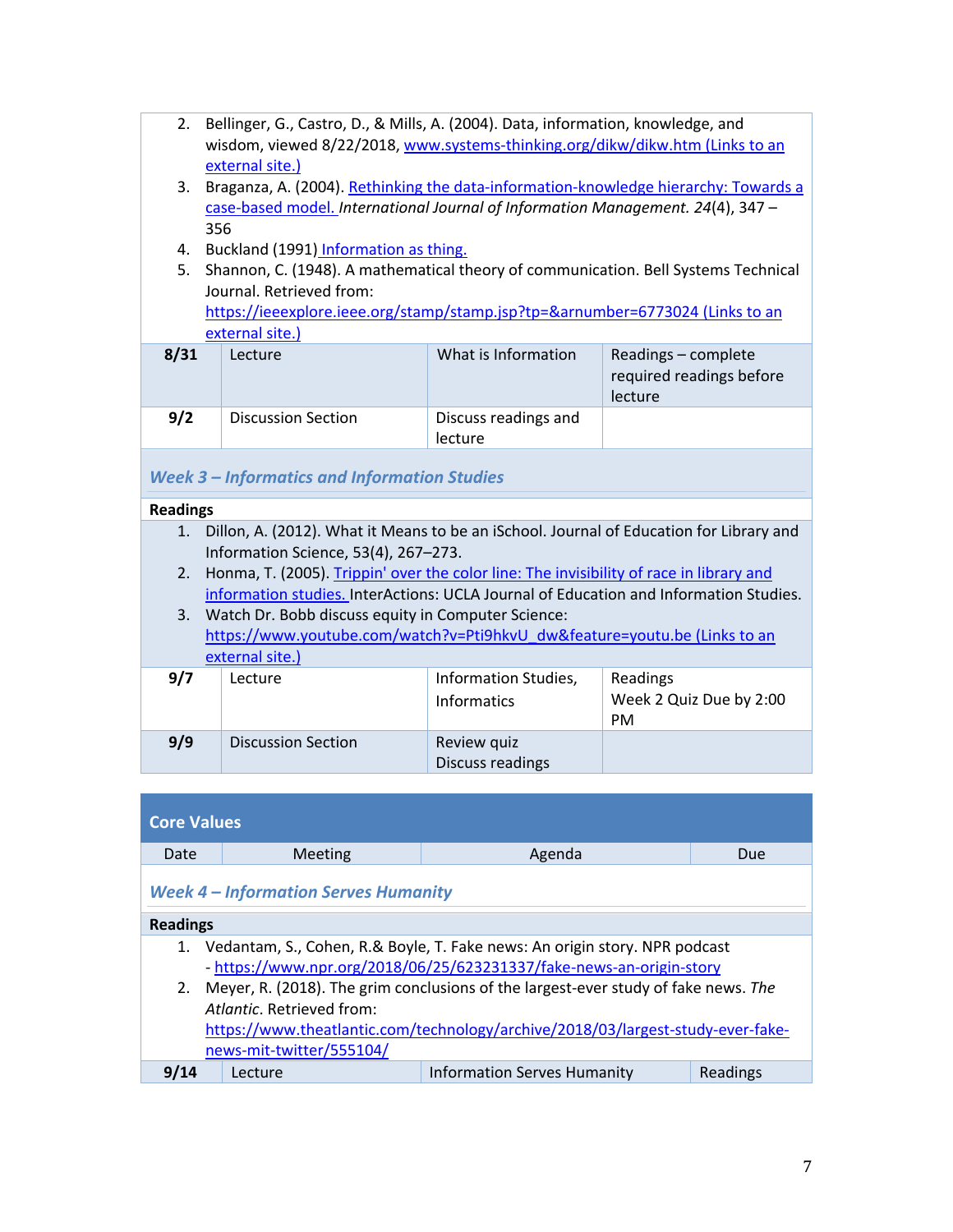|      |                           |                                        | Week 3 Quiz<br>Due by 2:00<br><b>PM</b> |
|------|---------------------------|----------------------------------------|-----------------------------------------|
| 9/16 | <b>Discussion Section</b> | <b>Review Quiz</b><br>Discuss readings |                                         |

# *Week 5 – A People First Perspective*

| <b>Readings</b> |                                                        |                                                                                        |             |
|-----------------|--------------------------------------------------------|----------------------------------------------------------------------------------------|-------------|
|                 |                                                        | 1. Grady, C. (2020). Why the term "BIPOC" is so complicated, explained by linguists.   |             |
|                 |                                                        | https://www.vox.com/2020/6/30/21300294/bipoc-what-does-it-mean-critical-race-          |             |
|                 | linguistics-jonathan-rosa-deandra-miles-hercules       |                                                                                        |             |
|                 |                                                        | 2. Leetaru, K. (2018). How data brokers and pharmacies commercialize our medical       |             |
|                 |                                                        | data. Retrieved from: https://www.forbes.com/sites/kalevleetaru/2018/04/02/how-        |             |
|                 | data-brokers-and-pharmacies-commercialize-our-medical- |                                                                                        |             |
|                 | data/?sh=6c42ca1a11a6 (Links to an external site.)     |                                                                                        |             |
| $3_{-}$         | Watch:                                                 |                                                                                        |             |
| 4.              |                                                        | Oliver, J. (2015). Marketing to doctors: Last Week Tonight with John Oliver. Retrieved |             |
|                 |                                                        | from: https://www.youtube.com/watch?v=YQZ2UeOTO3I (Links to an external site.)         |             |
| 9/21            | Lecture                                                | A People-First Perspective                                                             | Readings    |
|                 |                                                        |                                                                                        | Week 4 Quiz |
|                 |                                                        |                                                                                        | Due by 2:00 |
|                 |                                                        |                                                                                        | <b>PM</b>   |
| 9/23            | Discussion Section                                     | <b>Review Quiz</b>                                                                     |             |
|                 |                                                        | Discuss readings                                                                       |             |
|                 |                                                        | Group work - first group meeting,                                                      |             |
|                 |                                                        | discuss the dilemma and plan                                                           |             |
|                 |                                                        | presentation                                                                           |             |
|                 |                                                        |                                                                                        |             |

## *Week 6 – Technology for Social Good*

| <b>Readings</b> |                                             |                                                   |                                                                                         |               |
|-----------------|---------------------------------------------|---------------------------------------------------|-----------------------------------------------------------------------------------------|---------------|
| $1_{-}$         |                                             |                                                   | Caldwell, W. (2015). Multi/Inter/Trans – disciplinary, what's the difference? Retrieved |               |
|                 |                                             |                                                   | from: https://blogs.lt.vt.edu/grad5104/multiintertrans-disciplinary-whats-the-          |               |
|                 |                                             | difference/ (Links to an external site.)          |                                                                                         |               |
|                 |                                             | 2. Evans, J. (2014). What is transdisciplinarity. |                                                                                         |               |
|                 |                                             |                                                   | https://polytechnic.purdue.edu/blog/what-transdisciplinarity (Links to an external      |               |
|                 | site.)                                      |                                                   |                                                                                         |               |
| 3.              |                                             |                                                   | Read the Good Systems Annual Report: https://bridgingbarriers.utexas.edu/good-          |               |
|                 |                                             | systems/                                          |                                                                                         |               |
| 4.              |                                             |                                                   | Watch: What is a Grand Challenge - Breaking down academic silos:                        |               |
|                 | https://www.youtube.com/watch?v=NeHkQnzV2dc |                                                   |                                                                                         |               |
| 9/28            |                                             | Lecture                                           | <b>Technology for Social Good</b>                                                       | Readings      |
|                 |                                             |                                                   |                                                                                         | Week 5 Quiz   |
|                 |                                             |                                                   |                                                                                         | Due by 2:00   |
|                 |                                             |                                                   |                                                                                         | <b>PM</b>     |
| 9/30            |                                             | <b>Discussion Section</b>                         | <b>Review Quiz</b>                                                                      | 9/30          |
|                 |                                             |                                                   | Discuss readings                                                                        | Rank          |
|                 |                                             |                                                   |                                                                                         | Concentration |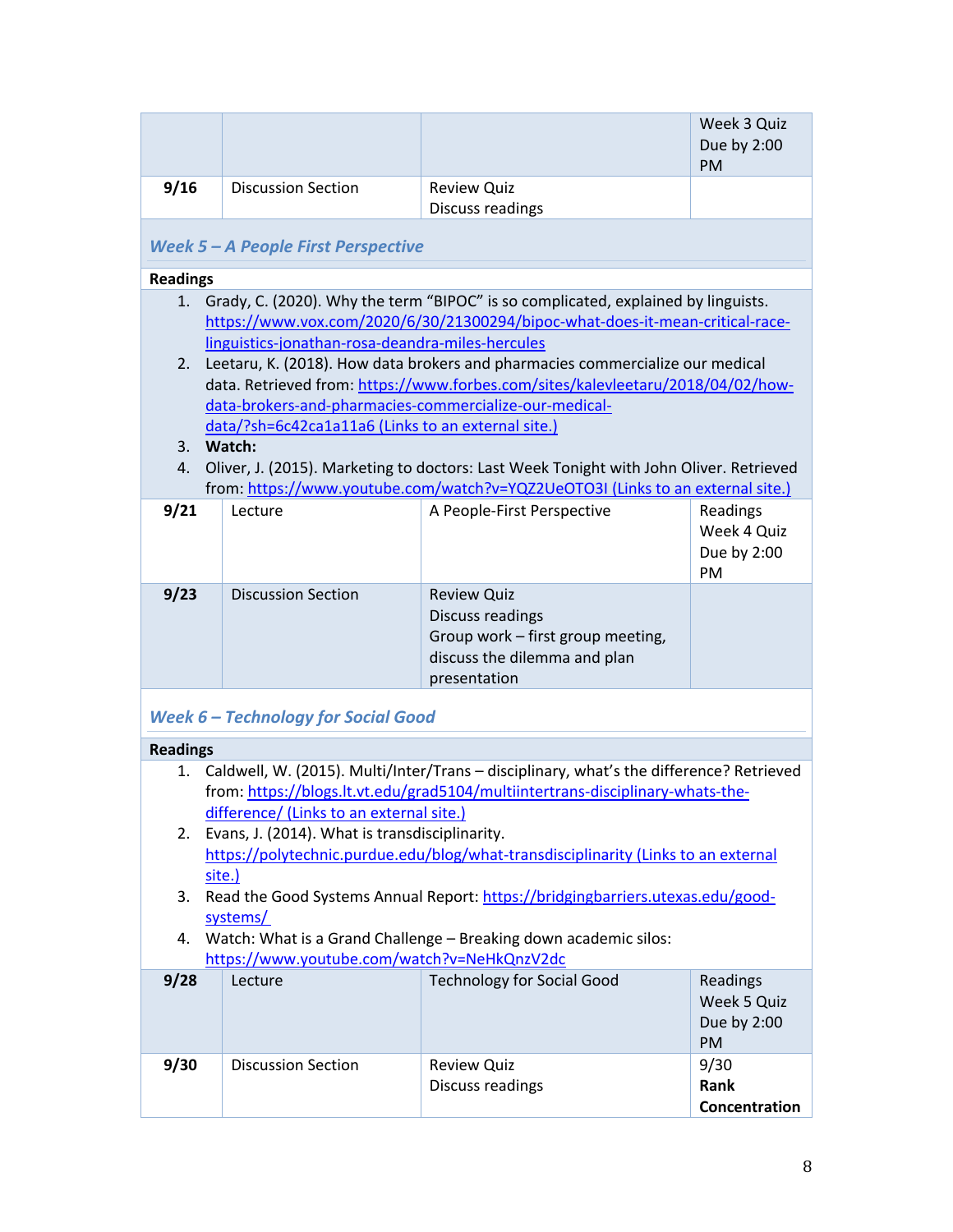|                 |                                                                    | Group work - build the<br>presentation                                                                                                                                                                                                                                                                                                 | s by end of<br>class                          |
|-----------------|--------------------------------------------------------------------|----------------------------------------------------------------------------------------------------------------------------------------------------------------------------------------------------------------------------------------------------------------------------------------------------------------------------------------|-----------------------------------------------|
|                 | Week 7 - An Interdisciplinary Approach                             |                                                                                                                                                                                                                                                                                                                                        |                                               |
| <b>Readings</b> |                                                                    |                                                                                                                                                                                                                                                                                                                                        |                                               |
| 1.<br>2.        | social good<br>be-programmed-to-kill/ (Links to an external site.) | Martin, N. (2020). How tech companies can advance data science for social good<br>https://ssir.org/articles/entry/how tech companies can advance data science for<br>MIT Technology Review. (2015). Why self-driving cars must be programmed to kill<br>https://www.technologyreview.com/2015/10/22/165469/why-self-driving-cars-must- |                                               |
| 10/5            | Lecture                                                            | An Interdisciplinary Approach                                                                                                                                                                                                                                                                                                          | Readings<br>Week 6 Quiz<br>Due by 2:00<br>PM. |
| 10/7            | <b>Discussion Section</b>                                          | Core Values Pitch to CEO<br>Meet with Concentration groups                                                                                                                                                                                                                                                                             |                                               |

| <b>Concentrations</b> |  |
|-----------------------|--|
|                       |  |

## *Week 8 – Cultural Heritage Informatics*

| Date                                                                                                                                                                                                                                                                                                                                                                                                                                                                                                                                                                                 | Meeting                      | Agenda                                                              | Due                                                 |  |
|--------------------------------------------------------------------------------------------------------------------------------------------------------------------------------------------------------------------------------------------------------------------------------------------------------------------------------------------------------------------------------------------------------------------------------------------------------------------------------------------------------------------------------------------------------------------------------------|------------------------------|---------------------------------------------------------------------|-----------------------------------------------------|--|
| <b>Readings</b>                                                                                                                                                                                                                                                                                                                                                                                                                                                                                                                                                                      |                              |                                                                     |                                                     |  |
| Smith, B. (2019, July 11). As technology like AI propels us into the future, it can<br>1.<br>also play an important role in preserving our past. Microsoft.<br>https://blogs.microsoft.com/on-the-issues/2019/07/11/as-technology-like-ai-<br>propels-us-into-the-future-it-can-also-play-an-important-role-in-preserving-our-<br>past/<br>Review: Tharoor, K. (n.d.). Preserving the past: The world's cultural heritage faces<br>2.<br>many threats, but it can be protected. Google Arts & Culture.<br>https://artsandculture.google.com/story/preserving-the-past/g[CpVjnKrhWKw] |                              |                                                                     |                                                     |  |
| 10/12                                                                                                                                                                                                                                                                                                                                                                                                                                                                                                                                                                                | Lecture                      | Core Values Pitch Exemplars<br><b>Cultural Heritage Informatics</b> | Readings<br>Week 7 Quiz<br>Due by 2:00<br><b>PM</b> |  |
| 10/14                                                                                                                                                                                                                                                                                                                                                                                                                                                                                                                                                                                | <b>Discussion</b><br>Section | Discuss readings<br>Meet with group                                 | 10/14<br><b>Submit</b><br>Dilemma to<br>Canvas      |  |
| <b>Week 9 - Social Informatics</b>                                                                                                                                                                                                                                                                                                                                                                                                                                                                                                                                                   |                              |                                                                     |                                                     |  |
| <b>Readings</b>                                                                                                                                                                                                                                                                                                                                                                                                                                                                                                                                                                      |                              |                                                                     |                                                     |  |
| Kling, R. (2007). What is social informatics and why does it matter? (Links to an<br>1.                                                                                                                                                                                                                                                                                                                                                                                                                                                                                              |                              |                                                                     |                                                     |  |

external site.) *The Information Society 23*, 4. Pp. 205 – 220.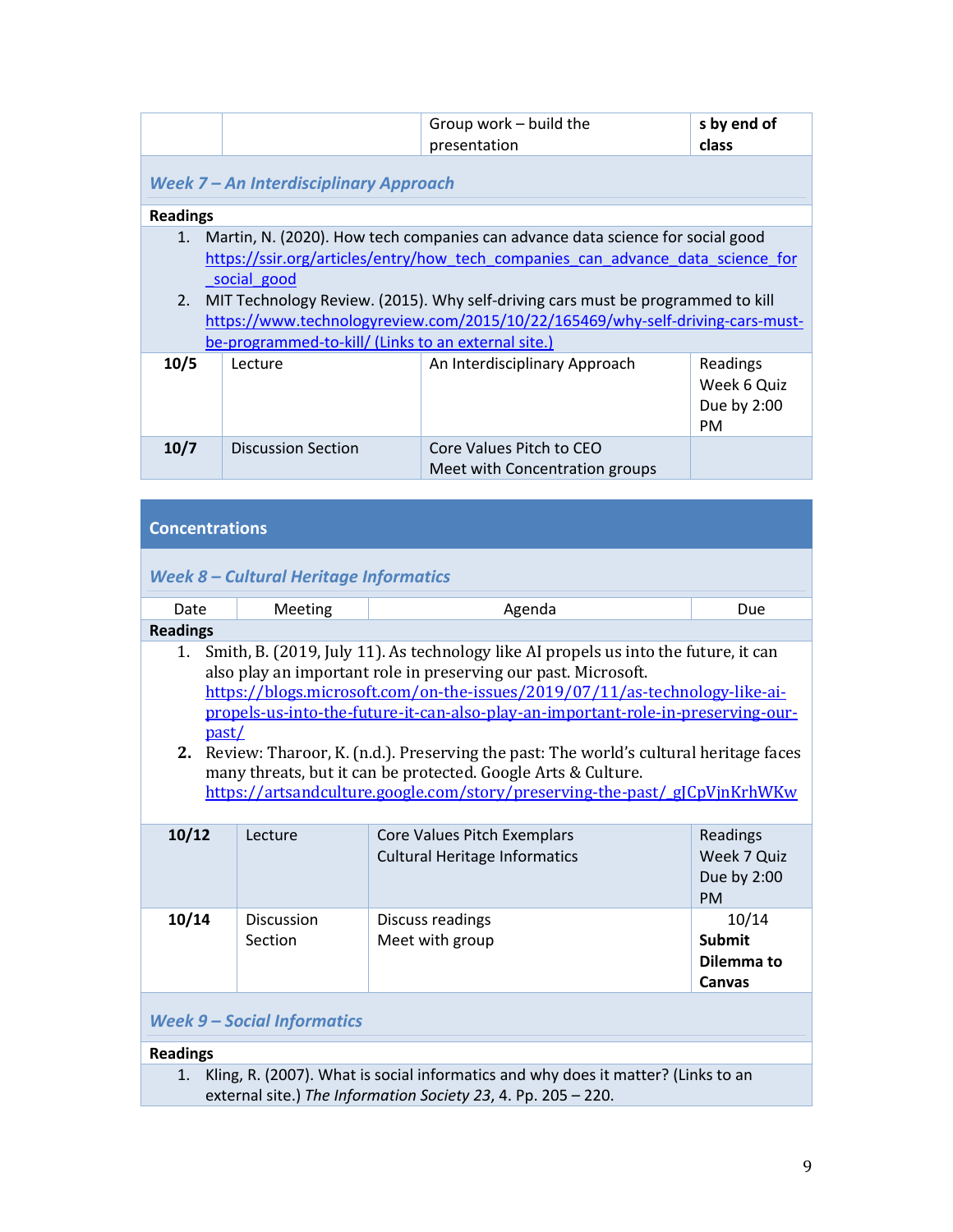2. Meyer, Eric T. (2014). Examining the Hyphen: The Value of Social Informatics for Research and Teaching. In Pnina Fichman and Howard Rosenbaum (Eds.) Social Informatics: Past, Present and Future. Cambridge: Cambridge Scholarly Publishers, 56-72.

## **Recommended:**

3. Sawyer, Steve, and Kristin R Eschenfelder. "Social Informatics: Perspectives, Examples, and Trends." Annual review of information science and technology 36.1 (2002): 427–465. Web.

| 10/19 | Lecture                      | Social Informatics                                             | Readings<br>Week 8 Quiz<br>Due by 2:00 PM |
|-------|------------------------------|----------------------------------------------------------------|-------------------------------------------|
| 10/21 | <b>Discussion</b><br>Section | Review previous quizzes<br>Discuss readings<br>Meet with group |                                           |

## *Week 10 – User Experience Design*

# **Readings**

- 1. Bias, R. (2014). The tortoise and the (soft)ware: Moore's Law, Amdahl's Law, and performance trends for human-machine systems.
- 2. Krause, R., Rosala, M. (2020). What a UX career looks like today. Retrieved from: https://www.nngroup.com/articles/ux-career-advice/?lm=definition-userexperience&pt=article
- 3. Fleischmann, K. (2009). Sociotechnical interaction and cyborg-cyborg interaction: Transforming the scale and convergence of HCI. *The Information Society.*

## **Recommended:**

**Readings**

- 4. Gwizdka, J., Hosseini, R., Cole, M., & Wang, S. (2017). Temporal dynamics of eyetracking and EEG during reading and relevance decisions. Journal of the Association for Information Science and Technology, 68(10), 2299–2312. https://doi.org/10.1002/asi.23904
- 5. *Hinze-Hoare, V. (2007). The Review and Analysis of Human Computer Interaction (HCI) Principles. ArXiv, abs/0707.3638.*  https://arxiv.org/ftp/arxiv/papers/0707/0707.3638.pdf
- 6. Interview of Jacek Gwizdka, UT Austin professor; https://utexas.hosted.panopto.com/Panopto/Pages/Embed.aspx?id=662f7663-9143- 4511-8114-4f1afa5830ac&v=1
- 7. If you are really interested, check out this free youtube course created by Eric Nordquist – Clinical Associate Professor at the iSchool: **https://www.youtube.com/playlist?list=PLXRPK3PusGtxrJuKfM1l3MJhGeBZCHD2C**

| <u>Https://www.youtube.com/playiist: iist=r LAINF NJF usQtADuNHVILIJIWJHQEDZCHDZC</u> |                   |                        |                |
|---------------------------------------------------------------------------------------|-------------------|------------------------|----------------|
| 10/26                                                                                 | Lecture           | User Experience Design | Readings       |
|                                                                                       |                   |                        | Week 9 Quiz    |
|                                                                                       |                   |                        | Due by 2:00 PM |
| 10/28                                                                                 | <b>Discussion</b> | Writing workshop       | 10/28          |
|                                                                                       | Section           | Meet with group        | individual     |
|                                                                                       |                   | Submit essay           | essay          |
| Week 11 - Human Centered Data Science                                                 |                   |                        |                |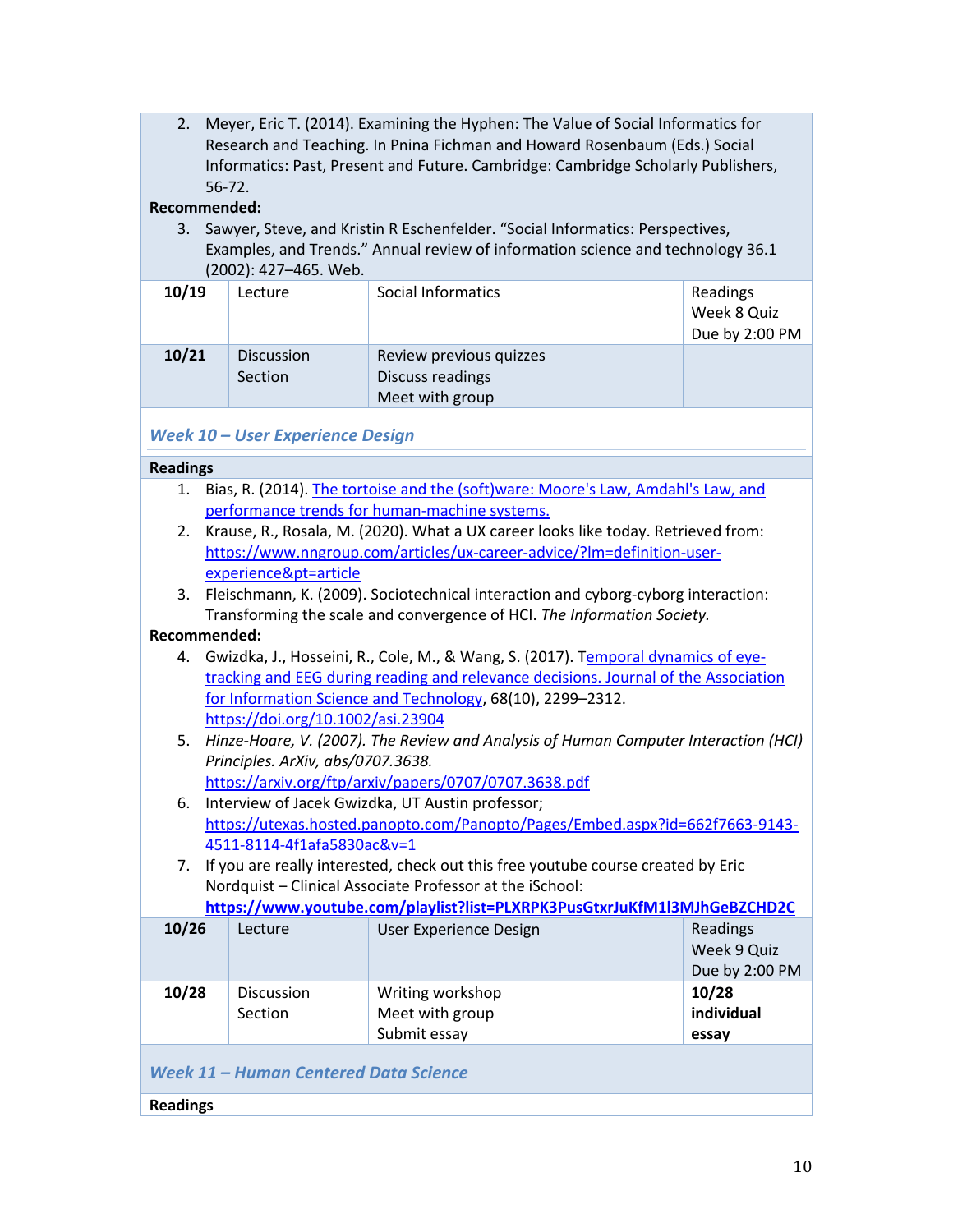|        | 1. Cosley, B. (2021). Human-Centered Data Science: When succeeding in data science                                                              |                                               |                                                                                |                  |  |
|--------|-------------------------------------------------------------------------------------------------------------------------------------------------|-----------------------------------------------|--------------------------------------------------------------------------------|------------------|--|
|        |                                                                                                                                                 |                                               | means interacting with humans. Retrieved from:                                 |                  |  |
|        |                                                                                                                                                 |                                               | https://towardsdatascience.com/human-centered-data-science-3d92066bf779 (Links |                  |  |
|        |                                                                                                                                                 | to an external site.)                         |                                                                                |                  |  |
| 2.     |                                                                                                                                                 |                                               | IBM. (2020). What is Data Science? Retrieved from:                             |                  |  |
|        |                                                                                                                                                 |                                               | https://www.ibm.com/cloud/learn/data-science-introduction                      |                  |  |
| Watch: |                                                                                                                                                 |                                               |                                                                                |                  |  |
| 3.     | UT Austin VPR. (2020). Into AI: Machine learning.                                                                                               |                                               |                                                                                |                  |  |
|        | https://www.youtube.com/watch?v=C91zJ0ko2Ek&list=PLIil3TfyMHXQ3TgeyjQg5 hB                                                                      |                                               |                                                                                |                  |  |
|        |                                                                                                                                                 | <b>QCfeZIIXK (Links to an external site.)</b> |                                                                                |                  |  |
|        | Recommended:                                                                                                                                    |                                               |                                                                                |                  |  |
| 1.     | Harford, T. (2014), Big data: A big mistake?. Significance, 11: 14-19.                                                                          |                                               |                                                                                |                  |  |
|        | https://doi.org/10.1111/j.1740-9713.2014.00778.x                                                                                                |                                               |                                                                                |                  |  |
| 2.     |                                                                                                                                                 |                                               |                                                                                |                  |  |
|        | Provost, Foster, and Tom Fawcett. Data science and its relationship to big data and<br>data-driven decision making. Big Data 1.1 (2013): 51-59. |                                               |                                                                                |                  |  |
|        |                                                                                                                                                 |                                               |                                                                                |                  |  |
| 11/2   |                                                                                                                                                 | Lecture                                       | <b>Human Centered Data Science</b>                                             | Readings         |  |
|        |                                                                                                                                                 |                                               |                                                                                | Week 10 Quiz     |  |
|        |                                                                                                                                                 |                                               |                                                                                | Due by 2:00 PM   |  |
| 11/4   |                                                                                                                                                 | <b>Discussion</b>                             | Review previous quizzes                                                        | <b>11/4 Peer</b> |  |
|        |                                                                                                                                                 | Section                                       | Discuss readings                                                               | review due       |  |
|        |                                                                                                                                                 |                                               | Meet with group                                                                |                  |  |

## *Week 12 – Health Informatics*

## **Readings**

- 1. Bath, P. A. (2008). Health informatics: Current issues and challenges. Journal of Information Science, 34(4), 501 – 518.
- 2. Ovide, S. (2021, April 14). Can medical Alexas make us healthier? The New York Times. https://www.nytimes.com/2021/04/14/technology/alexa-virtual-assistanthealth-care.html (Links to an external site.)

| 11/9  | Lecture                      | <b>Health Informatics</b>                                      | Readings<br>Week 11 Quiz<br>Due by 2:00 PM |
|-------|------------------------------|----------------------------------------------------------------|--------------------------------------------|
| 11/11 | <b>Discussion</b><br>Section | Review previous quizzes<br>Discuss readings<br>Meet with group |                                            |

## *Week 13 – Social Justice Informatics*

## **Readings**

- 1. Read Chapter 1 Dimensions of International Justice and Social Justice for an excellent framework to think about these issues: United Nations. (2006). Social Justice in an open world: The role of the United Nations. Retrieved from: https://www.un.org/esa/socdev/documents/ifsd/SocialJustice.pdf (Links to an external site.)
- 2. Kusner, M. J., Loftus, J., Russell, C., & Silva, R. (2017). Counterfactual Fairness. *Advances in Neural Information Processing Systems*, 4066–4076.
- 3. Sadowski, J. (2019). When data is capital: Datafication, accumulation, and extraction. *Big Data & Society*, *6*(1), 1-12.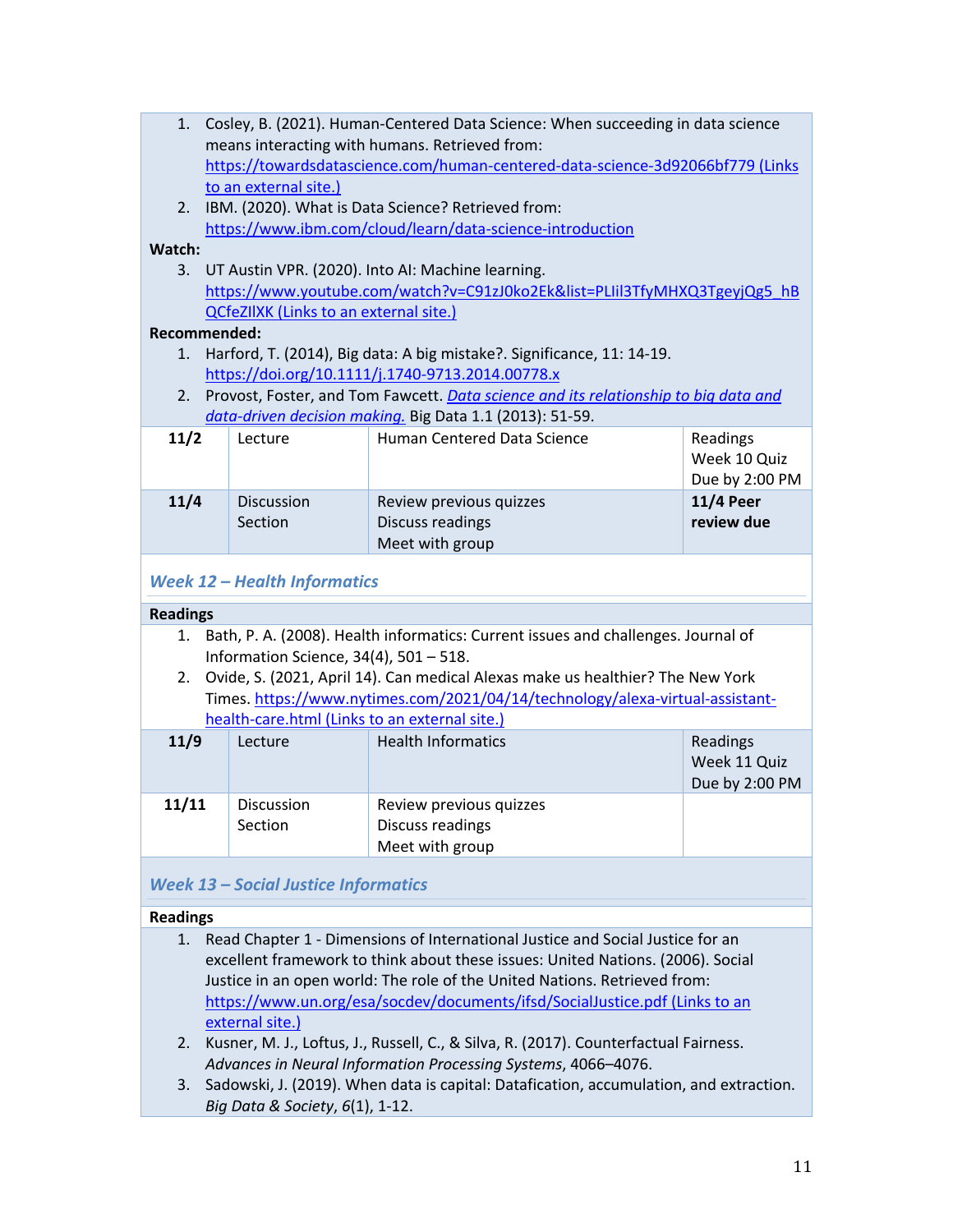| 11/16 | Lecture              | Social Justice Informatics lecture | Readings<br>Week 12 Quiz<br>Due by 2:00 PM |
|-------|----------------------|------------------------------------|--------------------------------------------|
|       | Assignment           | CEO Pitch ready for 11/18          |                                            |
| 11/18 | <b>Presentations</b> |                                    | <b>CEO Pitch</b>                           |

| <b>Final Presentations</b> |                               |                                               |                                                 |  |  |
|----------------------------|-------------------------------|-----------------------------------------------|-------------------------------------------------|--|--|
| Date                       | <b>Meeting</b>                | Agenda                                        | <b>Due</b>                                      |  |  |
| Week 14                    |                               |                                               |                                                 |  |  |
| 11/23                      | No class (Thanksgiving Break) |                                               |                                                 |  |  |
| 11/25                      | No class (Thanksgiving Break) |                                               |                                                 |  |  |
| Week 15                    |                               |                                               |                                                 |  |  |
| 11/30                      | Presentations                 | <b>CEO Pitch Exemplars</b><br>Review semester | Week 13 Quiz<br>Due by 2:00<br><b>PM</b>        |  |  |
| 12/2                       | Presentations                 | Writing lab                                   | <b>Final Paper</b><br>due by end of<br>day 12/2 |  |  |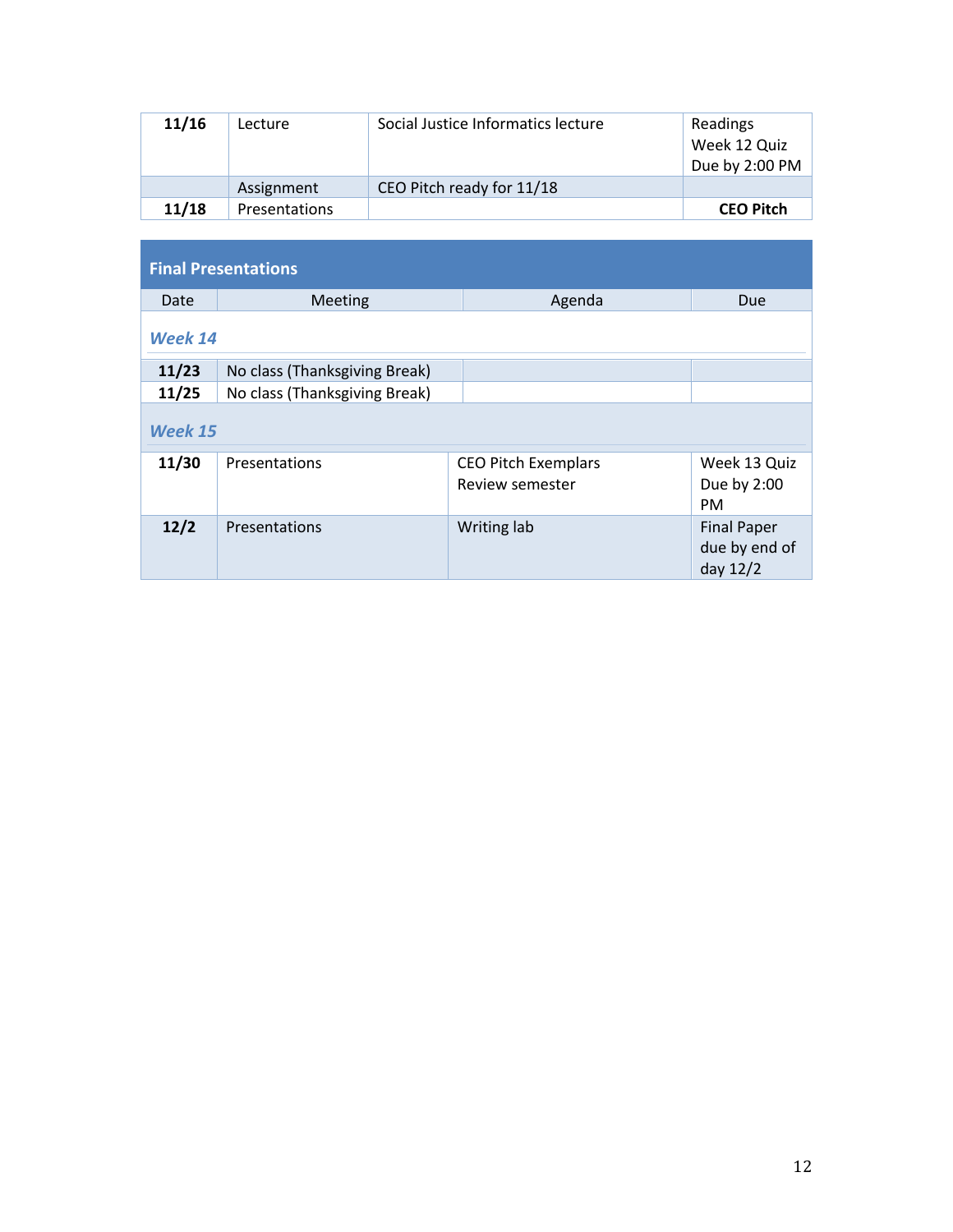## *Plagiarism*

I have already discussed plagiarism and we will cover it more closely during the semester, but I thought it was important to include this text from Undergraduate Studies:

Using someone else's work in your own writing without giving proper credit is considered plagiarism, a serious form of academic dishonesty that can result in severe penalties. Copying someone else's work, buying a paper and submitting it as your own, copying and pasting text (even with changes), or borrowing images from an online source, are some examples of plagiarism. Even if you plagiarize accidentally, you can be held responsible and penalized.

Learning to cite sources appropriately is an important part of becoming a professional. When you are unsure about citation, you are encouraged to ask your **instructor** (who is already an expert in the discipline) what is appropriate in the context of your assignment. Consultants at The University Writing Center can also help you determine whether you are citing sources correctly—and they have helpful guides online for using direct quotations and paraphrasing. Reviewing those skills will help you feel confident that you are handling sources professionally in your writing.

You can read the University's definition of plagiarism and other forms of academic dishonesty in Sec. 11-402 of the **Student Conduct Code**. For more information, visit the Dean of Students' site.

#### Anti-Oppression

I have worked hard over the past summer to completely revamp this course to be antiracist and anti-sexist. It is a work in progress. Among other resources, I have focused and relied heavily on this collection I have put together:

https://utexas.app.box.com/folder/115692784945?s=uzohfuct8dpze5gojkkp4e4fffse51k2

This effort builds on the work I started in graduate school in 1995, where I completed a Master's in Education at Claremont Graduate School (now Claremont Graduate University) with a focus on what was called at the time "multiculturalism". I am excited to take what I consider to be an important step forward in this thinking; not just focusing on "inclusivity", but on actively fighting against racism and sexism in my personal and professional life. I share this to let you know that the class will not be perfect; I ask for your patience, generosity, and thoughtful feedback throughout the semester. In return, I will strive to show the same patience, generosity, and thoughtfulness toward the class and each individual student. 

#### Respectful Conversations

Below is a list of guidelines to keep in mind as we have conversations in class. These guidelines will help us have conversations around difficult or challenging ideas, while remaining respectful of one another and allowing for open dialogue:

• Be intentional about your language. Think about the language you are using, not just in terms of intent, but also in terms of impact. If someone says something you hear as offensive, consider that they may not realize they have said something hurtful. If someone calls you out for saying something offensive, remember that your intent can be different than your impact. Ask yourself, before you engage, if your words will effect change, understanding, and empathy.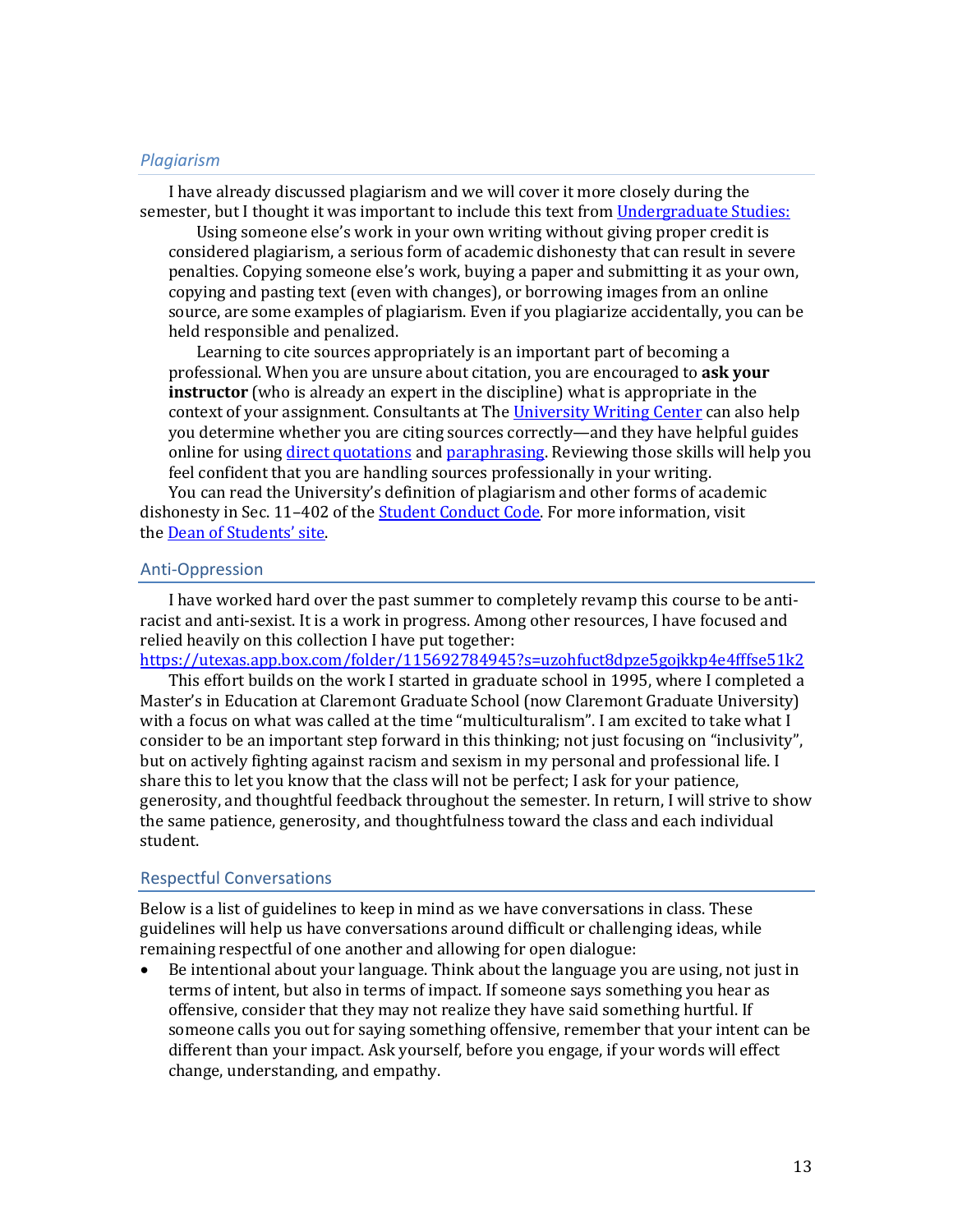- Respectfully challenge the idea, not the person. Focus on the facts or ideas you want to communicate, without attacking the person.
- Don't make assumptions. When you're unsure about something someone has said, ask for clarification and be willing to listen to the response.
- Encourage understanding. If you are part of a discussion that has become harmful or offensive, do your part to encourage empathy and understanding.
- Avoid generalizing or over-simplifying. Being too general may overshadow the heart of the matter and appear as insensitive.
- Use facts graciously, not to shut down a conversation. Remind people that this is a conversation. Everyone's personal experience matters. Recommend that people share information to deepen the discussion, not to shut down the conversation
- Do not tokenize people. Individuals can only speak to their own experiences. Do not look to others to speak on behalf of their race, gender, ethnicity, or other groups they may identify as being a part of.
- Acknowledge common ground. Even if you don't wholeheartedly agree with someone, if you can appreciate something they've said or done, let them know.
- Call people "in" not "out". When you are holding someone accountable for an offensive or ignorant statement, think about how to address the hurt they caused and still engage them in the conversation.

## **Resources**

## Style Manuals

Students will need to cite all sources for their essays in APA format. Purdue University Online Writing Lab (OWL) offers a great overview on how to do this: http://owl.english.purdue.edu/owl

Style manuals are located under Research and Citation.

## **University Policies**

## Religious or Holy Day Observance

"A student who misses classes or other required activities, including examinations, for the observance of a religious holy day should inform the instructor as far in advance of the absence as possible, so that arrangements can be made to complete an assignment within a reasonable time after the absence."

(http://www.utexas.edu/student/registrar/catalogs/gi04-05/ch4/ch4g.html)

## Email

"Electronic mail (e-mail), like postal mail, is a mechanism for official University communication to students. The University will exercise the right to send e-mail communications to all students, and the University will expect that e-mail communications will be received and read in a timely manner."

(http://www.utexas.edu/student/registrar/catalogs/gi04-05/app/appn.html). I will reply to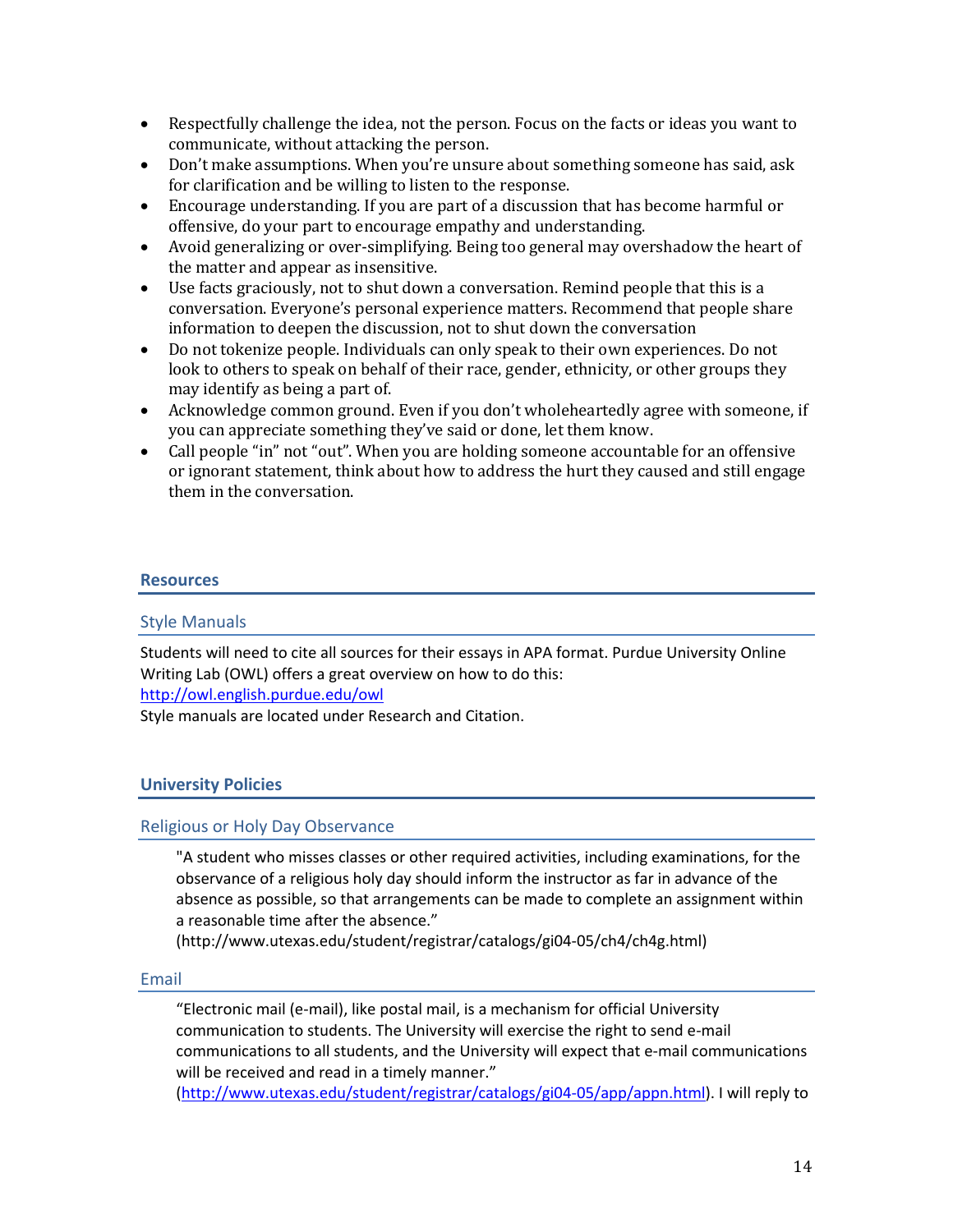student emails within 24 hours on weekdays and 48 hours on weekends barring a rare and extenuating circumstance.

## Personal Pronouns

Professional courtesy and sensitivity are especially important with respect to individuals and topics dealing with differences of race, culture, religion, politics, sexual orientation, gender, gender variance, and nationalities. Class rosters are provided to the instructor with the student's legal name, unless they have added a "preferred name" with the Gender and Sexuality Center (http://diversity.utexas.edu/genderandsexuality/publications-andresources/). I will gladly honor your request to address you by a name that is different from what appears on the official roster, and by the gender pronouns you use (she/he/they/ze, etc). Please advise me of any changes early in the semester so that I may make appropriate updates to my records. For instructions on how to add your pronouns to Canvas, visit https://utexas.instructure.com/courses/633028/pages/profile-pronouns.

## **University Resources for Students**

#### Services for Students with Disabilities

The university is committed to creating an accessible and inclusive learning environment consistent with university policy and federal and state law. Please let me know if you experience any barriers to learning so I can work with you to ensure you have equal opportunity to participate fully in this course. If you are a student with a disability, or think you may have a disability, and need accommodations please contact Services for Students with Disabilities (SSD). Please refer to SSD's website for contact and more information: http://diversity.utexas.edu/disability/. If you are already registered with SSD, please deliver your Accommodation Letter to me as early as possible in the semester so we can discuss your approved accommodations and needs in this course.

#### Counseling and Mental Health Center

The Counseling and Mental Health Center serves UT's diverse campus community by providing high quality, innovative and culturally informed mental health programs and services that enhance and support students' well-being, academic and life goals. To learn more about your counseling and mental health options, call CMHC at (512) 471-3515. If you are experiencing a mental health crisis, call the CMHC Crisis Line 24/7 at (512) 471- 2255.

#### The Sanger Learning Center

Did you know that more than one-third of UT undergraduate students use the Sanger Learning Center each year to improve their academic performance? All students are welcome to take advantage of Sanger Center's classes and workshops, private learning specialist appointments, peer academic coaching, and tutoring for more than 70 courses in 15 different subject areas. For more information, please visit http://www.utexas.edu/ugs/slc or call 512-471-3614 (JES A332).

#### Other Resources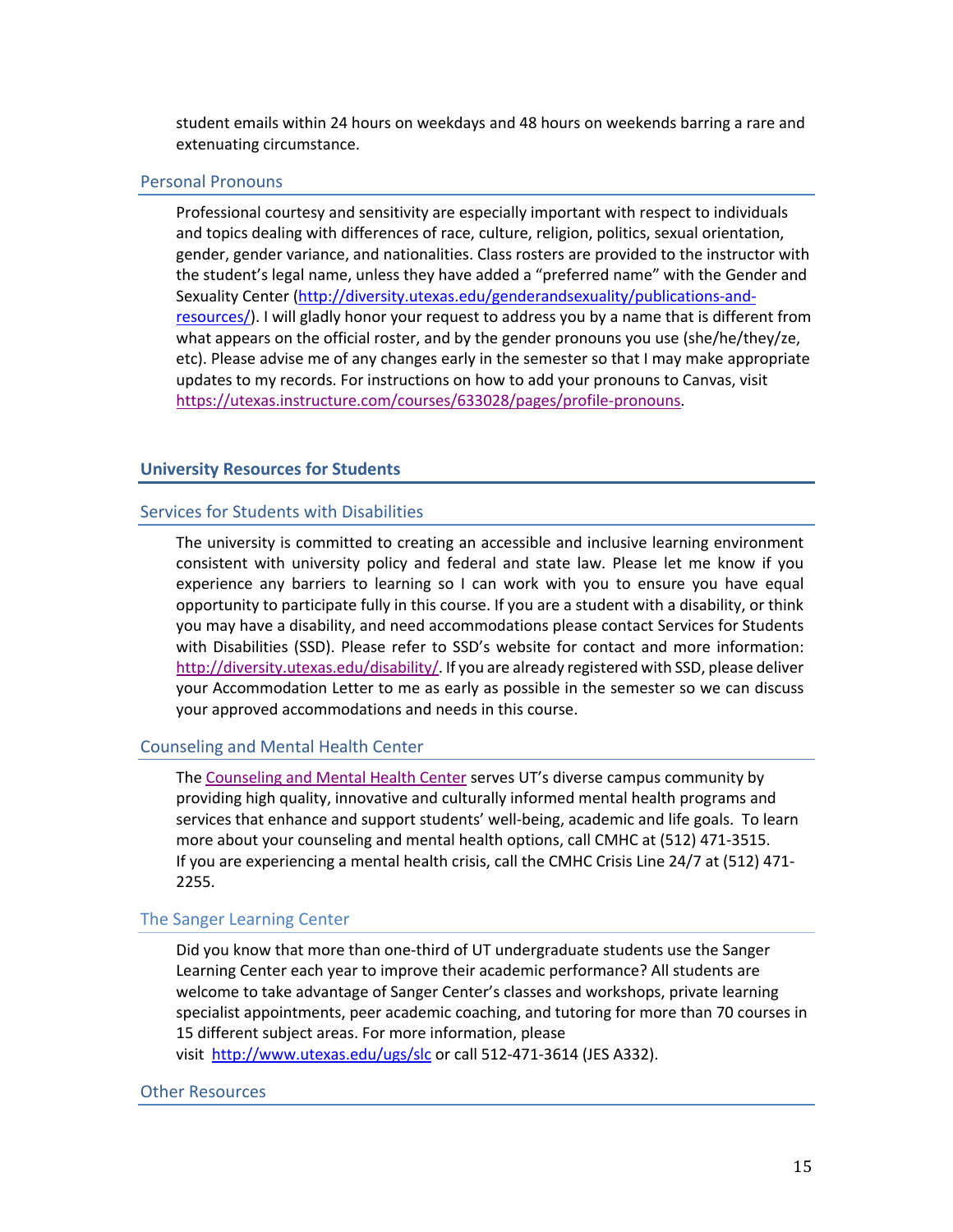Undergraduate Writing Center: http://uwc.utexas.edu/ Libraries: http://www.lib.utexas.edu/ ITS: http://www.utexas.edu/its/ Student Emergency Services: http://deanofstudents.utexas.edu/emergency/

#### BeVocal

BeVocal is a university-wide initiative to promote the idea that individual Longhorns have the power to prevent high-risk behavior and harm. At UT Austin all Longhorns have the power to intervene and reduce harm. To learn more about BeVocal and how you can help to build a culture of care on campus, go to: *https://wellnessnetwork.utexas.edu/BeVocal*.

## LAND ACKNOWLEDGMENT

*As the flagship institution in our state university system, it is important that The University of Texas at Austin demonstrate respect for the historic and contemporary presence of Indigenous Peoples in Texas and, particularly, in the greater Austin area. To that end, it is incumbent upon The University of Texas at Austin to recognize that our campus resides on what were historically the traditional territories of Indigenous Peoples who were dispossessed of their homelands. Land Acknowledgements are an expression of gratitude and appreciation to the Indigenous Peoples, the traditional caretakers of the land, for the use of their lands on which we work, study, and learn.* 

## Land Acknowledgment

I would like to acknowledge that we are meeting on Indigenous land. Moreover, I would like to acknowledge and pay our respects to the Carrizo & Comecrudo, Coahuiltecan, Caddo, Tonkawa, Comanche, Lipan Apache, Alabama-Coushatta, Kickapoo, Tigua Pueblo, and all the American Indian and Indigenous Peoples and communities who have been or have become a part of these lands and territories in Texas, here on Turtle Island.

## Important Safety Information:

If you have concerns about the safety or behavior of fellow students, TAs or Professors, call BCAL (the Behavior Concerns Advice Line): 512-232-5050. Your call can be anonymous. If something doesn't feel right – it probably isn't. Trust your instincts and share your concerns.

The following recommendations regarding emergency evacuation from the Office of Campus Safety and Security, 512-471-5767, http://www.utexas.edu/safety/

Occupants of buildings on The University of Texas at Austin campus are required to evacuate buildings when a fire alarm is activated. Alarm activation or announcement requires exiting and assembling outside.

• Familiarize yourself with all exit doors of each classroom and building you may occupy. Remember that the nearest exit door may not be the one you used when entering the building.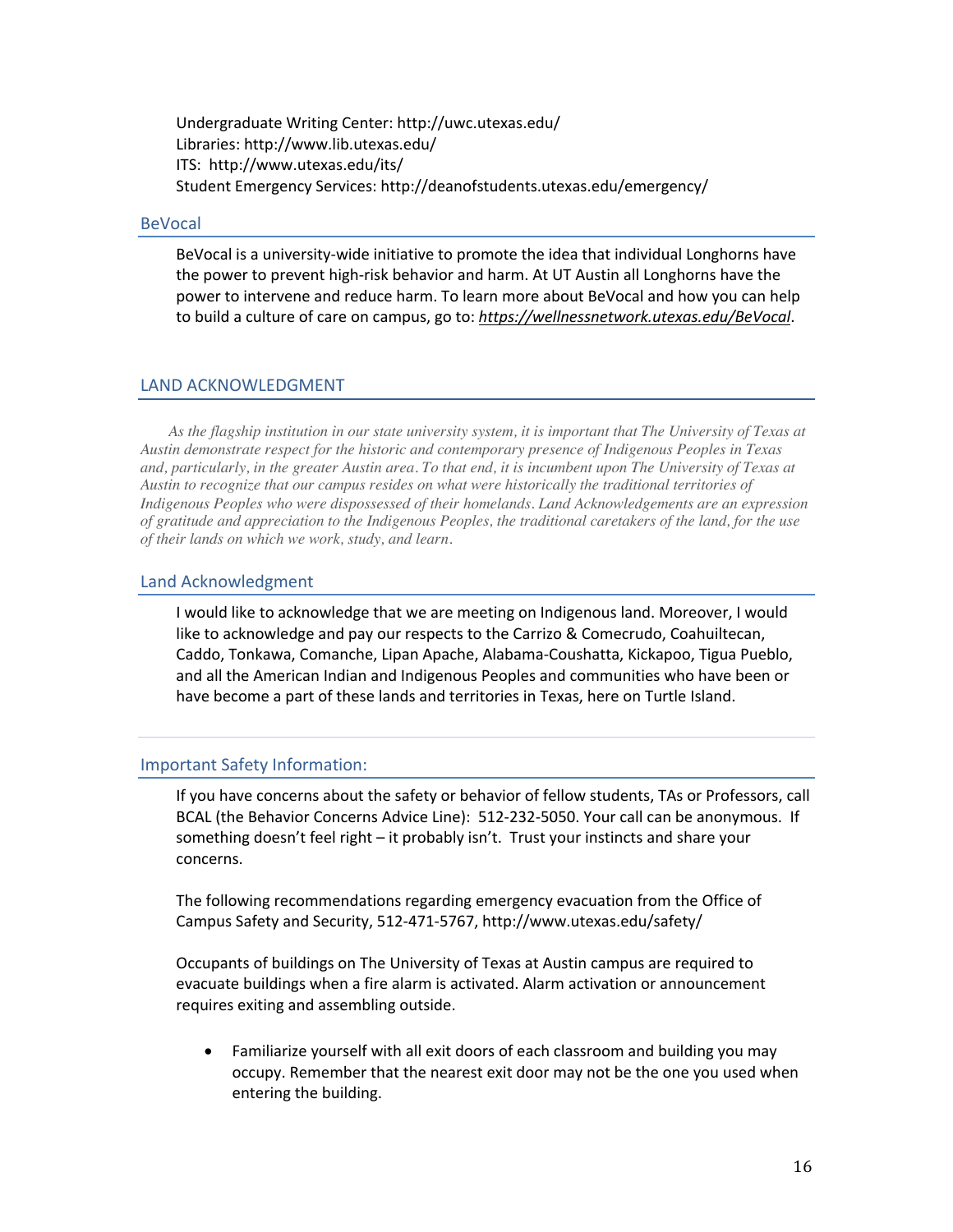- Students requiring assistance in evacuation shall inform their instructor in writing during the first week of class.
- In the event of an evacuation, follow the instruction of faculty or class instructors. Do not re-enter a building unless given instructions by the following: Austin Fire Department, The University of Texas at Austin Police Department, or Fire Prevention Services office.
- Link to information regarding emergency evacuation routes and emergency procedures can be found at:
- www.utexas.edu/emergency

## Title IX Reporting

Title IX is a federal law that protects against sex and gender-based discrimination, sexual harassment, sexual assault, unprofessional or inappropriate conduct of a sexual nature, dating/domestic violence and stalking at federally funded educational institutions. UT Austin is committed to fostering a learning and working environment free from discrimination in all its forms. When unprofessional or inappropriate conduct of a sexual nature occurs in our community, the university can:

- 1. Intervene to prevent harmful behavior from continuing or escalating.
- 2. Provide support and remedies to students and employees who have experienced harm or have become involved in a Title IX investigation.
- 3. Investigate and discipline violations of the university's relevant policies.

Beginning January 1, 2020, Texas Senate Bill 212 requires all employees of Texas universities, including faculty, report any information to the Title IX Office regarding sexual harassment, sexual assault, dating violence and stalking that is disclosed to them. Texas law requires that all employees who witness or receive any information of this type (including, but not limited to, writing assignments, class discussions, or one-on-one conversations) must be reported. **I am a Responsible Employee and must report any Title IX related incidents** that are disclosed in writing, discussion, or one-on-one. Before talking with me, or with any faculty or staff member about a Title IX related incident, be sure to ask whether they are a responsible employee. If you would like to speak with someone who can provide support or remedies without making an official report to the university, please email advocate@austin.utexas.edu. For more information about reporting options and resources, visit http://www.titleix.utexas.edu/, contact the Title IX Office via email at titleix@austin.utexas.edu, or call 512-471-0419.

Although graduate teaching and research assistants are not subject to Texas Senate Bill 212, they are still mandatory reporters under Federal Title IX laws and are required to report a wide range of behaviors we refer to as unprofessional or inappropriate conduct of a sexual nature, including the types of conduct covered under Texas Senate Bill 212. The Title IX office has developed supportive ways to respond to a survivor and compiled campus resources to support survivors.

## **University Policies**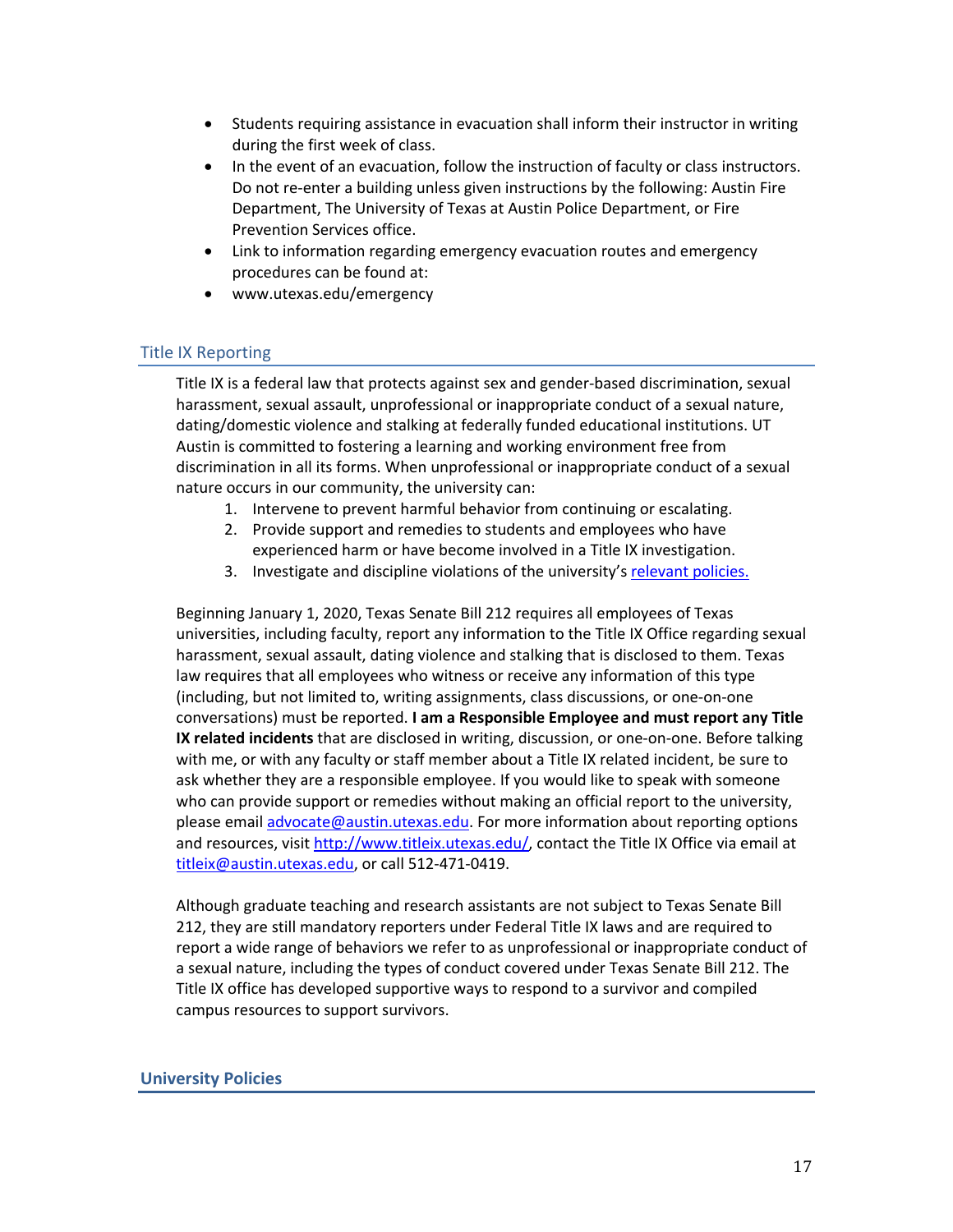## Academic Integrity

Each student in the course is expected to abide by the University of Texas Honor Code: "As a student of The University of Texas at Austin, I shall abide by the core values of the University and uphold academic integrity." Plagiarism is taken very seriously at UT. Therefore, if you use words or ideas that are not your own (or that you have used in previous class), you must cite your sources. Otherwise you will be guilty of plagiarism and subject to academic disciplinary action, including failure of the course. You are responsible for understanding UT's Academic Honesty and the University Honor Code which can be found at the following web address:

*https://deanofstudents.utexas.edu/conduct/standardsofconduct.php*

## Q Drop Policy

If you want to drop a class after the 12th class day, you'll need to execute a Q drop before the Q-drop deadline, which typically occurs near the middle of the semester. Under Texas law, you are only allowed six Q drops while you are in college at any public Texas institution. For more information, see:

http://www.utexas.edu/ugs/csacc/academic/adddrop/qdrop

## **COVID-19 Updates: Fall 2020 Semester**

*COVID-19 Update:* While I will post information related to the contemporary situation on campus, you are encouraged to stay up-to-date on the latest news as related to the student experience. https://coronavirus.utexas.edu/students

## "Keep Learning" Resources

This course may be offered in a format to which you are unaccustomed. If you are looking for ideas and strategies to help you feel more comfortable participating in our class, please explore the resources available here: *https://onestop.utexas.edu/keep-learning/*

## Sharing of Course Materials is Prohibited:

No materials used in this class, including, but not limited to, lecture hand-outs, videos, assessments (quizzes, exams, papers, projects, homework assignments), in-class materials, review sheets, and additional problem sets, may be shared online or with anyone outside of the class unless you have my explicit, written permission. Unauthorized sharing of materials promotes cheating. It is a violation of the University's Student Honor Code and an act of academic dishonesty. I am well aware of the sites used for sharing materials, and any materials found online that are associated with you, or any suspected unauthorized sharing of materials, will be reported to Student Conduct and Academic Integrity in the Office of the Dean of Students. These reports can result in sanctions, including failure in the course.

## Class Recordings:

Class recordings are reserved only for students in this class for educational purposes and